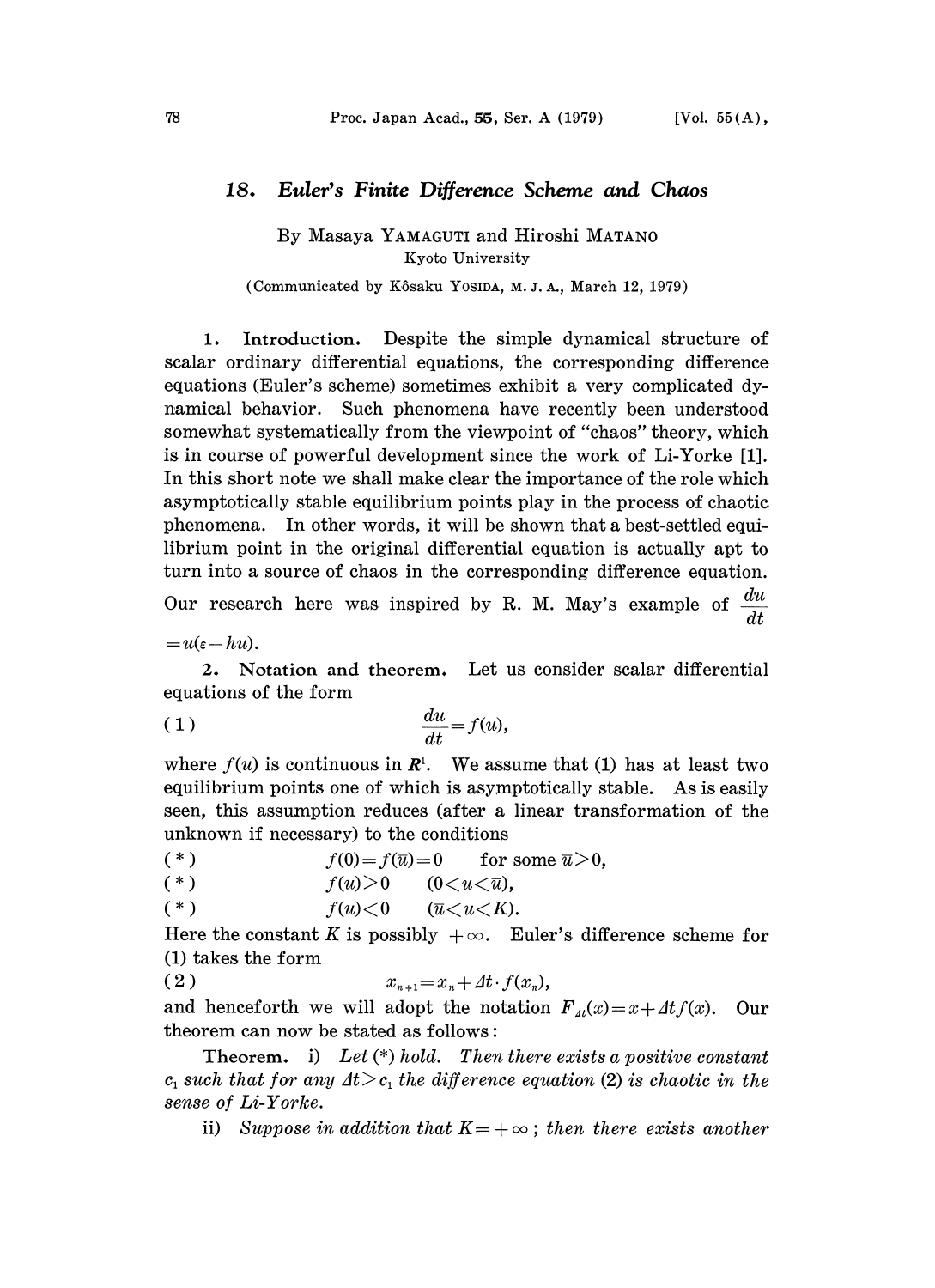constant  $c_2$ ,  $0 < c_1 < c_2$ , such that for any  $0 \leq \Delta t \leq c_2$  the map  $F_{\mu}$  has an invariant finite interval  $[0, \alpha_{\mu l}]$  (i.e.,  $F_{\mu t}$  maps  $[0, \alpha_{\mu l}]$  into itself) with  $\alpha_{1i} > \overline{u}$ . Moreover, when  $c_1 < At \leq c_2$ , the above-mentioned chaotic phenomenon occurs in this invariant interval.

Remark. It is not difficult to see that if  $f(x)$  is analytic and (1) has no asymptotically stable equilibrium point, then (2) can never be chaotic for any nonnegative value of  $\Delta t$ .

3. Proof of the theorem. For each 
$$
At \geq 0
$$
, let us set  $M(At) = \max_{0 \leq x \leq u} F_{\Lambda t}(x);$ \n
$$
R(At) = \sup \left\{ x \geq \overline{u} \mid \min_{u \leq x \leq x} F_{\Lambda t}(x) \geq 0 \right\};
$$
\n
$$
r(At) = \sup \left\{ x \geq \overline{u} \mid \min_{u \leq x \leq x} F_{\Lambda t}(x) > 0 \right\}.
$$

To be brief,  $r(\Delta t)$  is the first positive zero of  $F_{\mu}(x)$ , and  $R(\Delta t)$  is the first point where  $F_{\mu}(x)$  changes sign. As  $\mu$  varies,  $M(\mu)$  ranges over the interval  $[\bar{u}, +\infty)$ , while  $R(\Delta t)$  and  $r(\Delta t)$  range over  $(\bar{u}, +\infty]$ .

Lemma 1. i)  $M(s)$  is monotone increasing and continuous in s; ii)  $M(0) = \overline{u}$  and  $\lim M(s) = +\infty$ .

Lemma 2. i)  $R(s)$  is monotone decreasing and left continuous in s (i.e.,  $R(s) = R(s-0)$ );

ii)  $R(0) = +\infty$  and lim  $R(s) = \overline{u}$ .

Lemma 3.  $r(s) = R(s+0)$ . (Hence  $r(s-0) = R(s)$  when  $s > 0$ .)

From this lemma it follows that  $r(s)$  is right continuous and that  $\overline{u} \langle r(s) \leq R(s) \leq +\infty$ . The strict inequality  $r(s) \langle R(s) \rangle$  holds on their discontinuity points. Note that  $r(0)=R(0)=+\infty$  so that  $R(s)$  is continuous at  $s=0$  (in a certain generalized sense; namely, lim  $R(s)$ 

$$
=+\infty=R(0)).
$$

Lemma 4. Suppose  $r(4t) \leq M(4t)$ . Then there exists a point  $x^* \in [0, \overline{u}]$  satisfying

( 3 )  $0 \leq F_{4t}^{s}(x^{*}) \leq x^{*} \leq F_{4t}(x^{*}) \leq F_{4t}^{s}(x^{*}),$ where  $F<sup>n</sup>$  denotes the n-th iteration of the map  $F$ .

These lemmas are not difficult to verify, and now we are ready for the proof of the theorem. Put

 $c_2 = \sup \{s \geq 0 \mid M(s) - R(s) \leq 0\}.$ 

Clearly  $c_2$  is a finite positive number (its positivity follows from the continuity of  $M(s) - R(s)$  at  $s=0$ ) and, by the left continuity of  $M(s)$  $-R(s)$ , we have

(4.a)  $R(s) \geq M(s)$   $(0 \leq s \leq c_2),$ (4.b)  $R(s) < M(s)$  (s  $> c<sub>s</sub>$ ). Combining (4.b) and Lemma 3, we get ( 5 )  $r(s) \leq M(s)$  (s  $\geq c_2$ ).